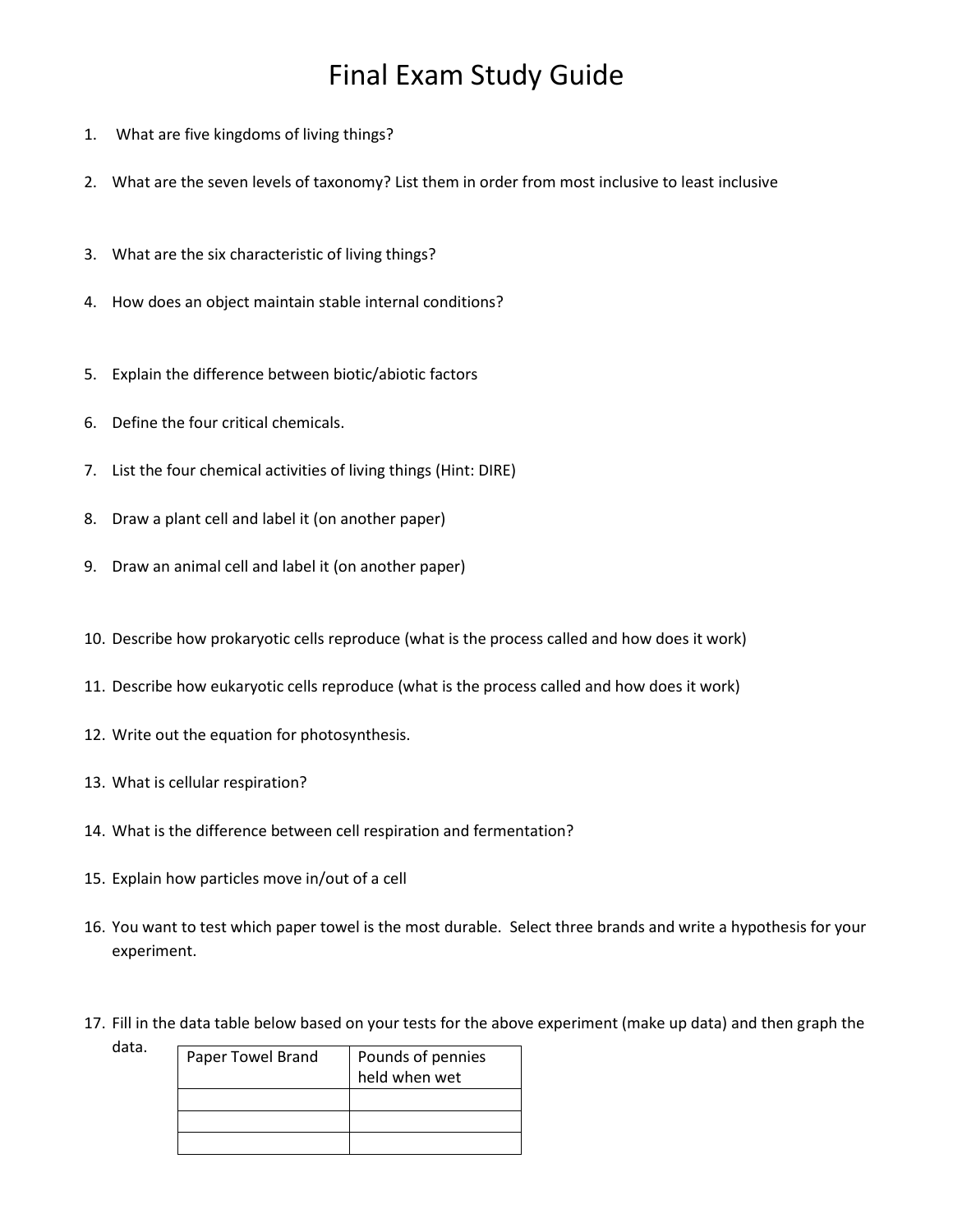- 18. Label the parts of a microscope (and know what each part does!) (on another paper)
- 19. Explain why viruses are not living things
- 20. List the three groups of protists
- 21. Label the five parts of a paramecium.



- 22. What is the role of fungi in the environment? (what do they eat?)
- 23. Label the parts of a perfect flower and their functions
- 24. Label the parts of an angiosperm and know what each part is for (what does the stem do? What are the flowers for? What do the roots do?)
- 25. What is the difference between invertebrates and vertebrates?
- 26. List the six types of invertebrates.
- 27. List the five types of vertebrates.
- 28. Describe the job of the internal structure of worms.
- 29. Explain the difference between an endotherm and an ectotherm
- 30. What is the difference between amphibians and reptiles
- 31. Explain how energy flows through a food web. What would happen if a new species was introduced?
- 32. Explain the difference between dominant and recessive genes.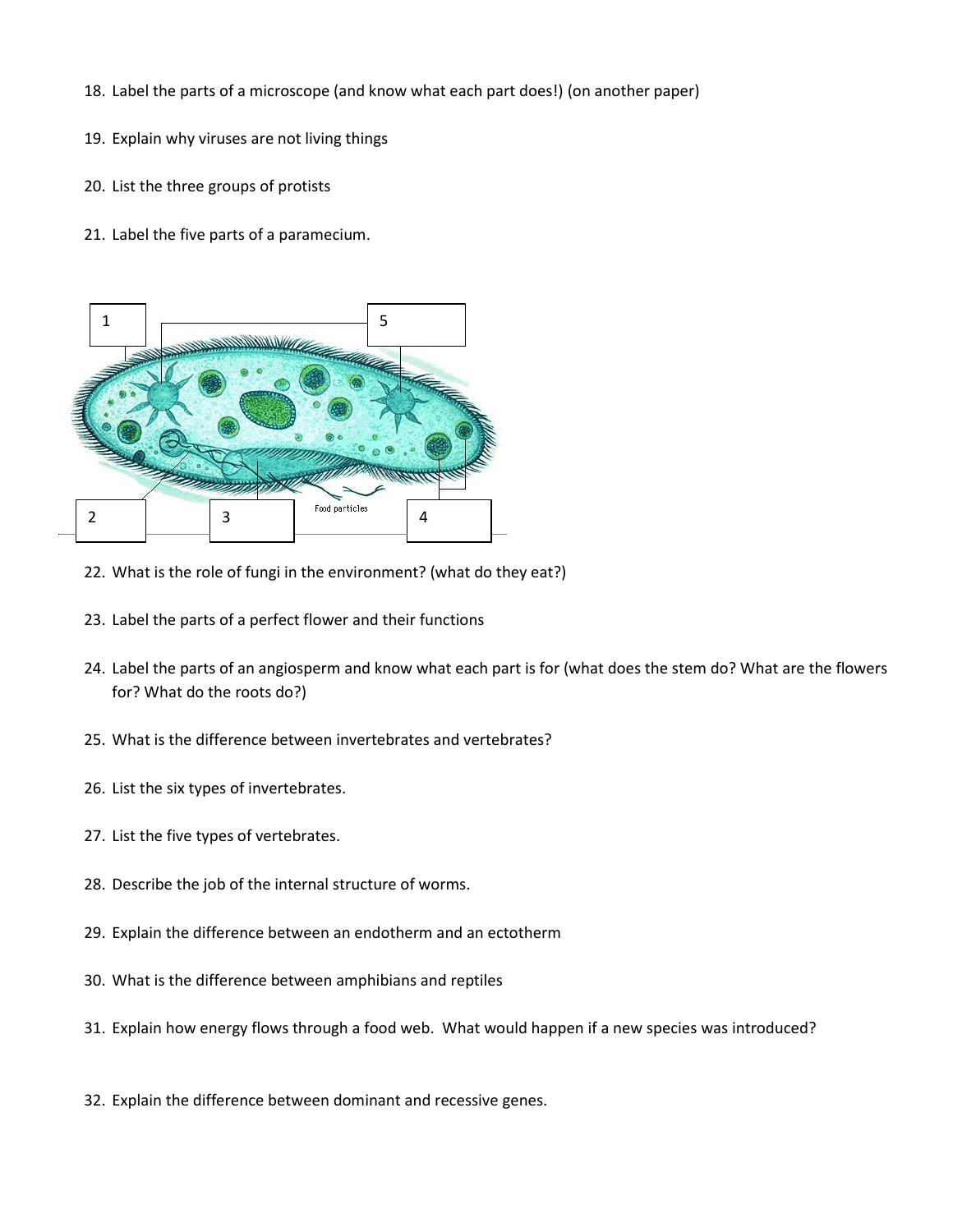33. Use the following information in a Punnett Square:

A black male rabbit (heterozygous dominant) is crossed with a while female (homozygous recessive). What is the genotype ratio?



- 34. Describe how skeletal muscles move bones.
- 35. Draw the flow of blood through the heart. Use a solid arrow for oxygen-poor blood and a dashed arrow for oxygen rich blood.



- 36. Describe the job of blood (what does it bring/take away?)
- 37. Explain how breathing happens.
- 38. Discuss the relationship between the respiratory system and the circulatory system.
- 39. How does skin help maintain homeostasis?
- 40. Label the diagram of skin below: